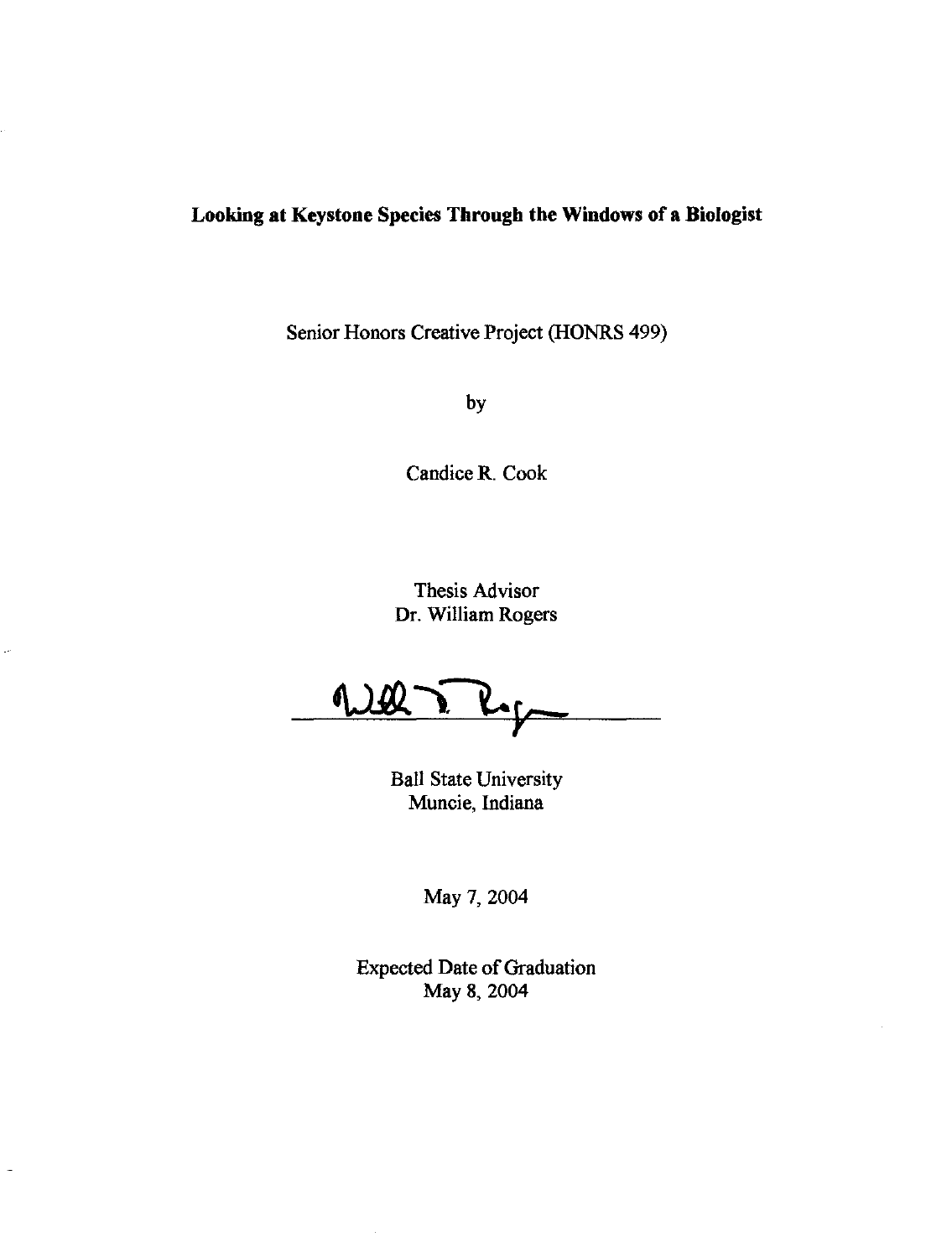# **Abstract:**  $\qquad \qquad$

 $\left\{\begin{array}{c} 1 \\ 0 \end{array}\right\}$ 

 $\mathcal{A}$  $\frac{1}{2}$  ,  $\frac{1}{2}$ 

In this creative honors project, relief prints were made of animals that have been labeled in scientific literature as keystone species. This project provided a stimulus to further develop the skill of print making, enhanced the leaming of keystone species in a medium varying from normal scientific research, and provided an end product that can serve as an eye opener to get individuals to do further personal research on keystone species or relief printing.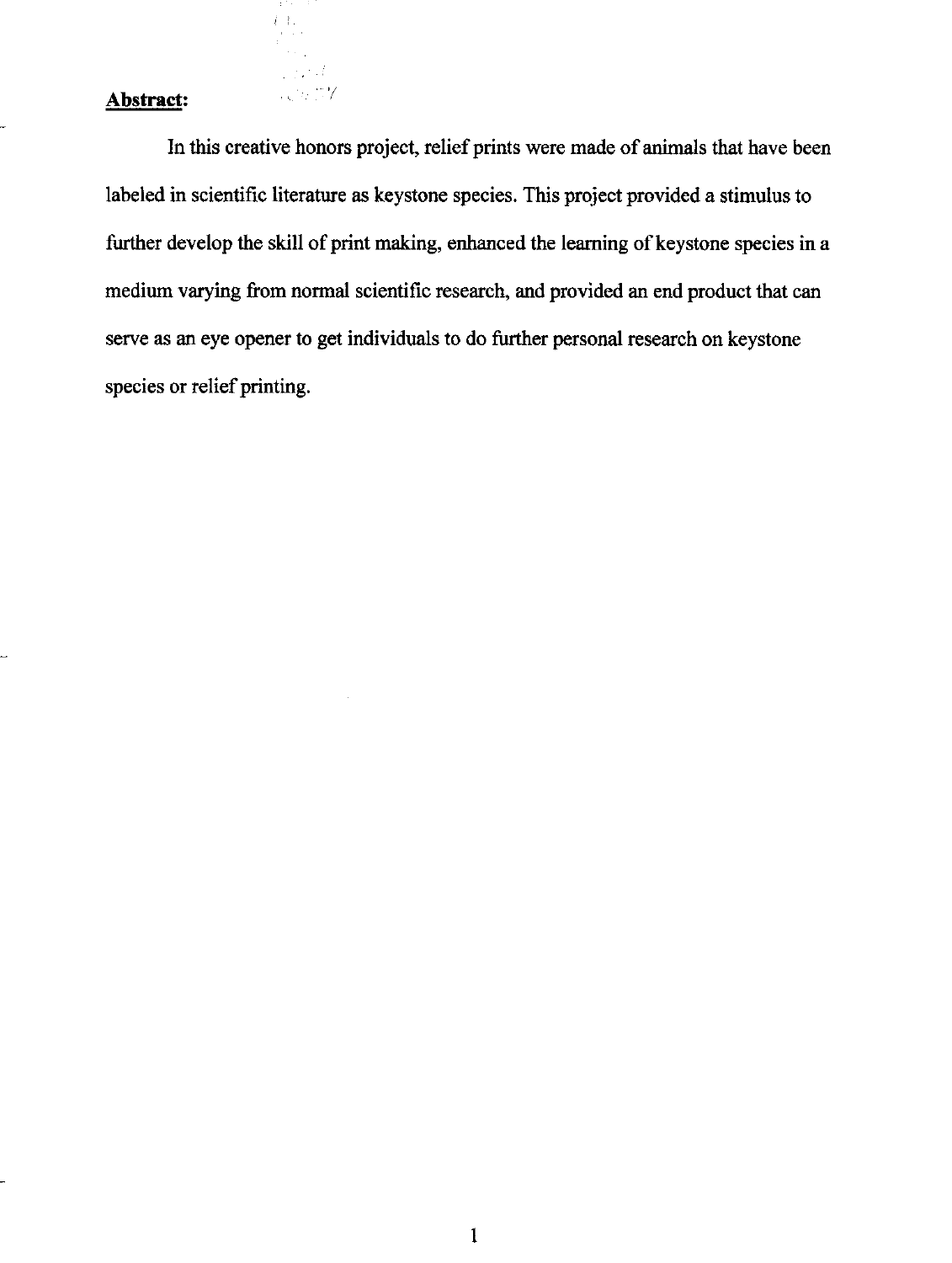### **Acknowledgements:**

I would like to thank my advisor, Dr. William Rogers, for his constant commitment to understanding that a biologist undertaking an artistic endeavor is an utmost challenge. In addition, I would like to thank Marydella Kamper for her everpresent encouragement and frequent questions on the progress of the project. She helped to keep the wheels of this project rolling and me on a diligent path to completion. Also, I would like to acknowledge Nathan Blank for the use of his digital camera. It allowed for much needed digital documentation of my creative endeavor. Furthermore, I would like to thank Dr. Sally Myers for introducing me to the relief printing process in her section of Honors 189 and Dr. Amy Sheaffer for providing me with the passion for keystone species research as spurred by her section of Honors NREM 101.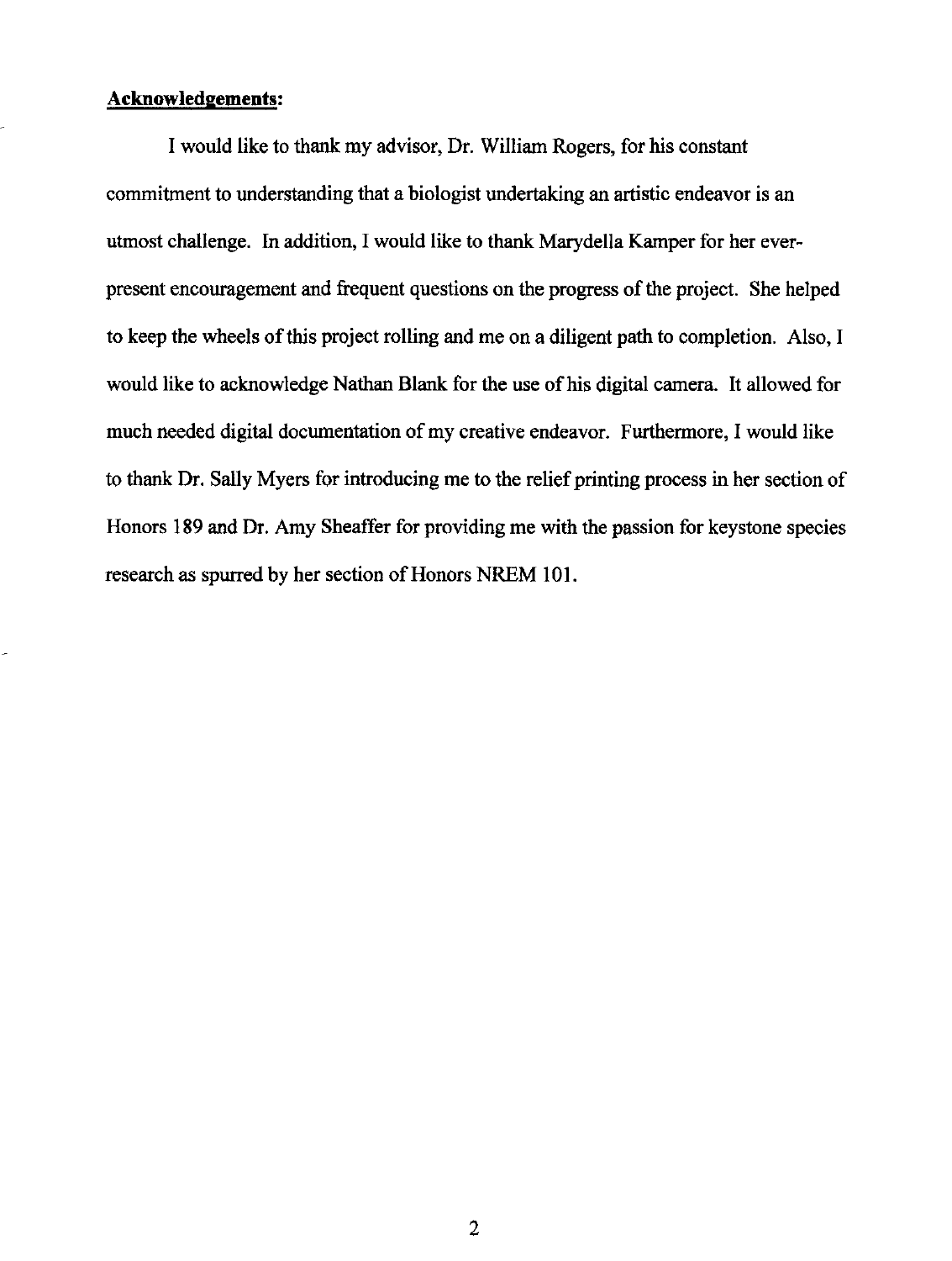### **The Process. Relief Printing:**

After the topic of keystone species had been established as the information to be presented in the medium of linoleum relief printing, then the process of establishing prints could begin. To decide the keystone species that would serve as the subjects of my relief prints, I scoured ecology and biological journals. From this point, I located images of the subjects that I identified with and felt would lead to the positive portrayal of the keystone species in my prints.

The images of the keystone species had to be developed into a drawing that was relevant to the size of the linoleum plate. This process utilized the located image, a sketchpad, a ruler to create the scale of the plate, various strengths of graphite pencils, and a knead eraser. The more effort placed into accurately depicting the details of the keystone species, the better guide the development creates during the carving process.





Figure 1.2: Development of the drawing.

\*Reference: Appendix A.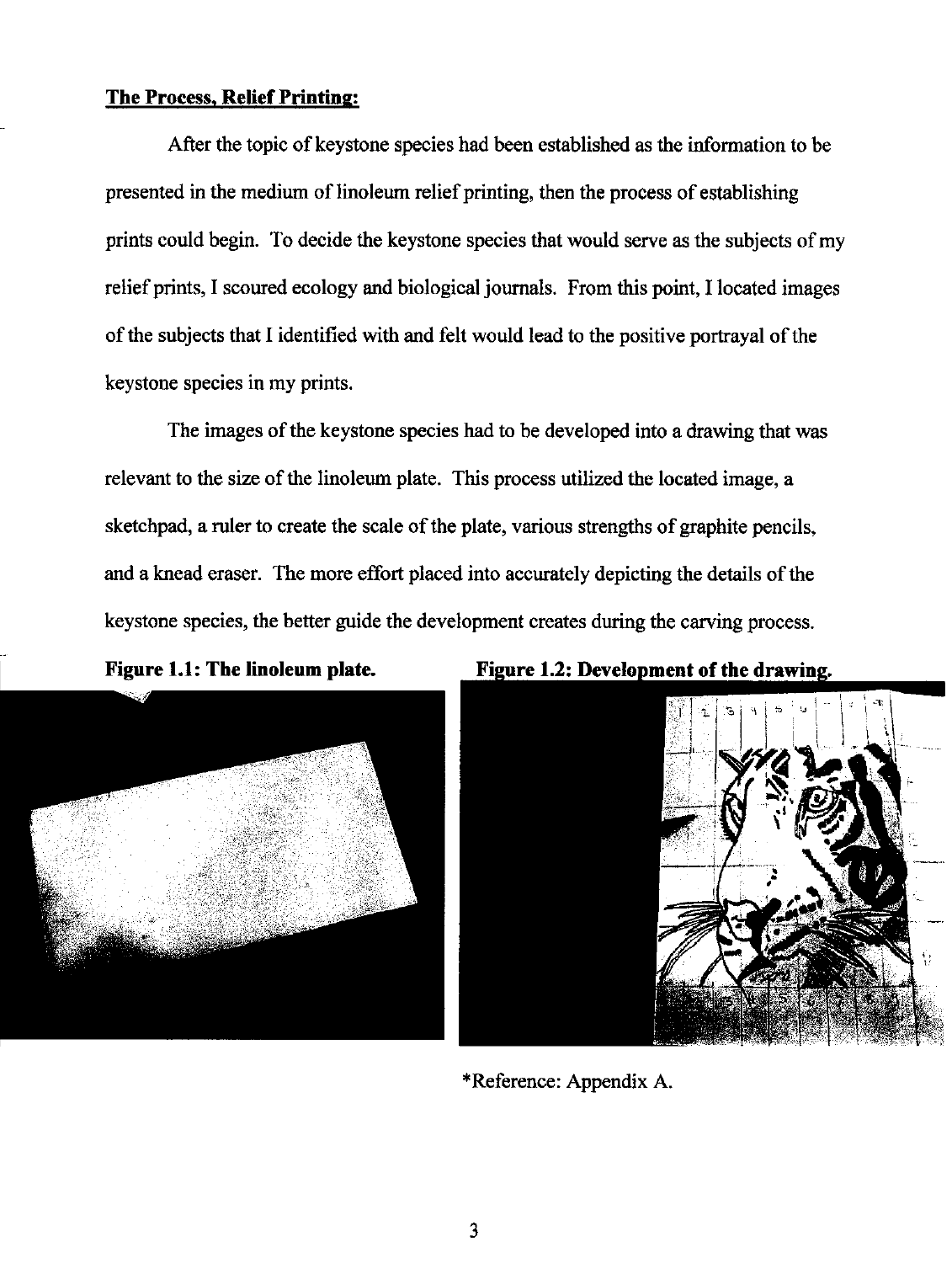

**Figure 1.3: The supplies needed to develop the image.** 

Once the image was developed, the image was placed directly on top of the plate and traced via rubbing a hard lead graphite pencil on the backside of the drawing. This allows for the carving process to begin and the artist to gain licensure of the work.



**Figure 1.4: Tracing the image to the plate.**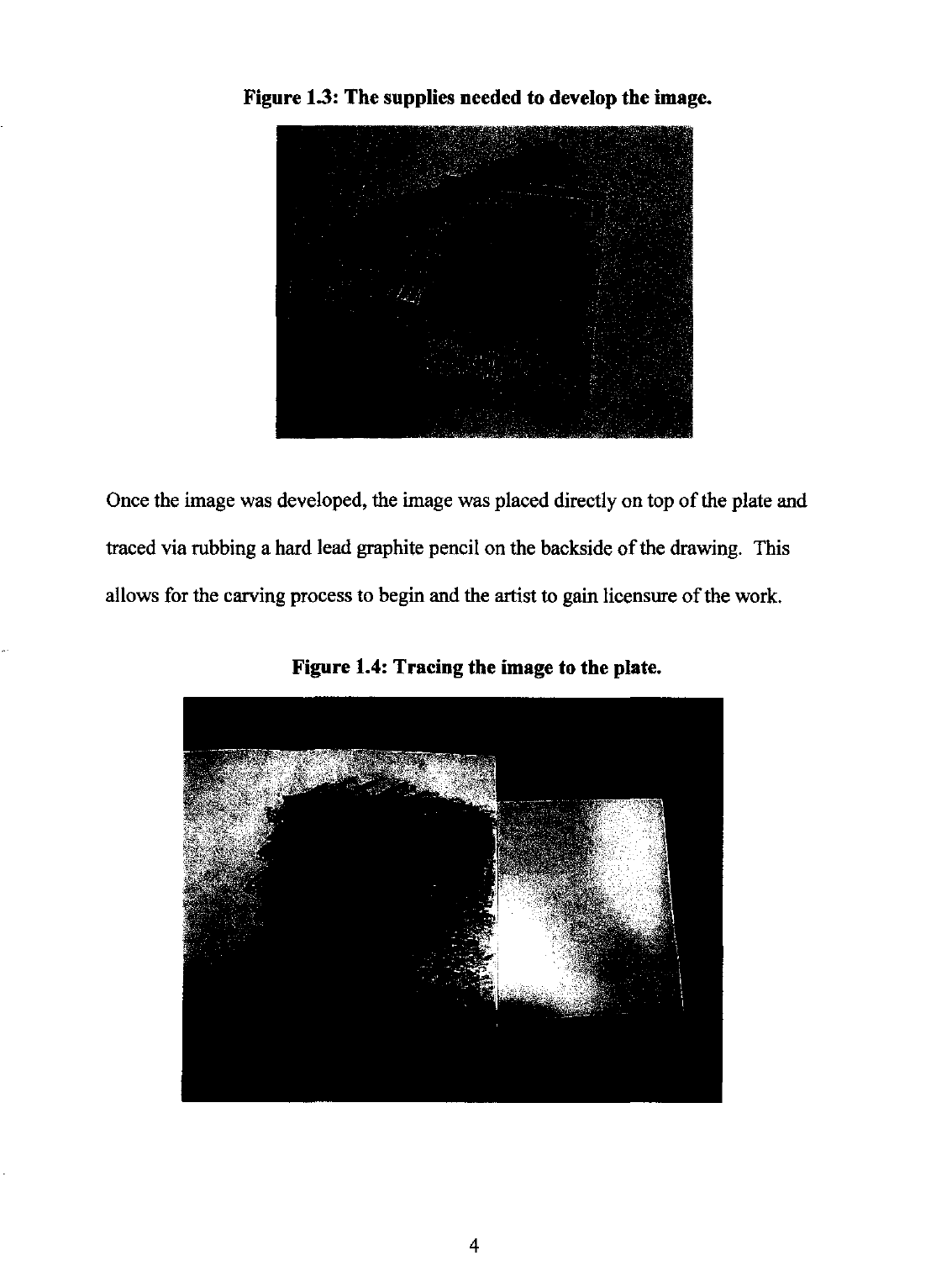By placing a lot of emphasis on the development of the image, the carving process was made easier. The trace of the image allowed for me to decide whether I wished to carve the negative or positive space. It also served to show distinct fur and integument patterns that I used to more accurately present the keystone species.

In the carving portion of forming the relief prints, Speed Ball ® blades of six varying gauge varieties were used. The differing blades allowed for me to choose different textures, depths, and widths of carvings to be established. I employed the narrowest blade most commonly to mimic the



fur of many of the animals. In addition, for one print I added an Exacto-knife ®. In this carving, I wanted to totally eliminate any transition or interference space and, thus, create only positive and negative space.

Advantageously, I used both the front and the backsides of the print block for carving surfaces. This allowed for one side of the print block to serve as a test surface for the carving tools. I utilized this in testing whether or not an imagined effect could be

created with the tools at hand. The two sides were not exactly equal in texture, so the side with the finer texture was saved for the final print.



Figure 1.6: Test surface of the print block.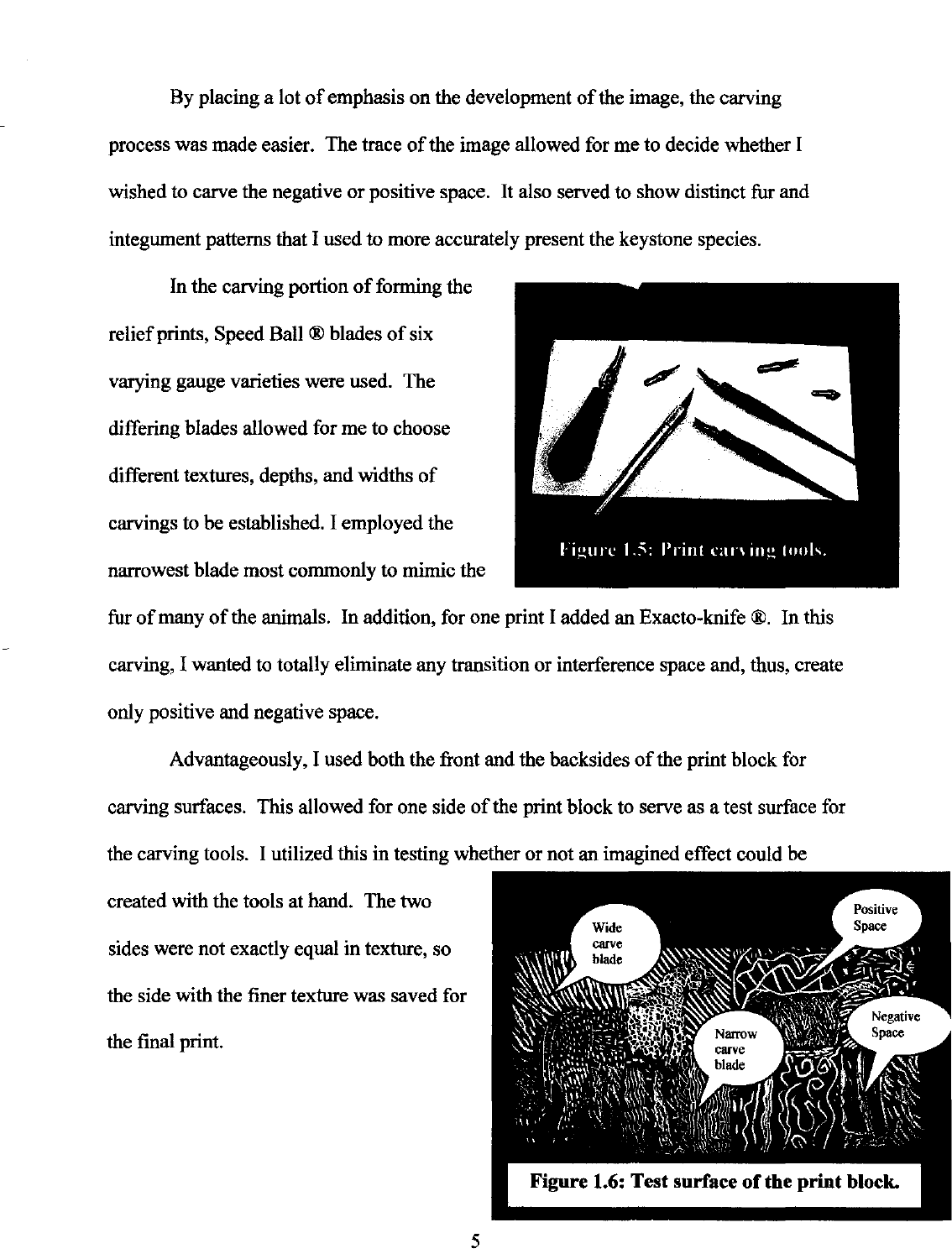Figure 1.7: My fmal carvings of the keystone species a tiger, a jaguar, a sea otter, a black-tailed prairie dog, starfish, salmon, and an elephant:





\*Reference: Appendix B.

The carving process was by far the most tedious for me. Several of the carvings took two or three days to create the final product from the initial test carve to the printable carving. However, once the blocks were carved, the rewarding part of the process of making the print was finally upon me.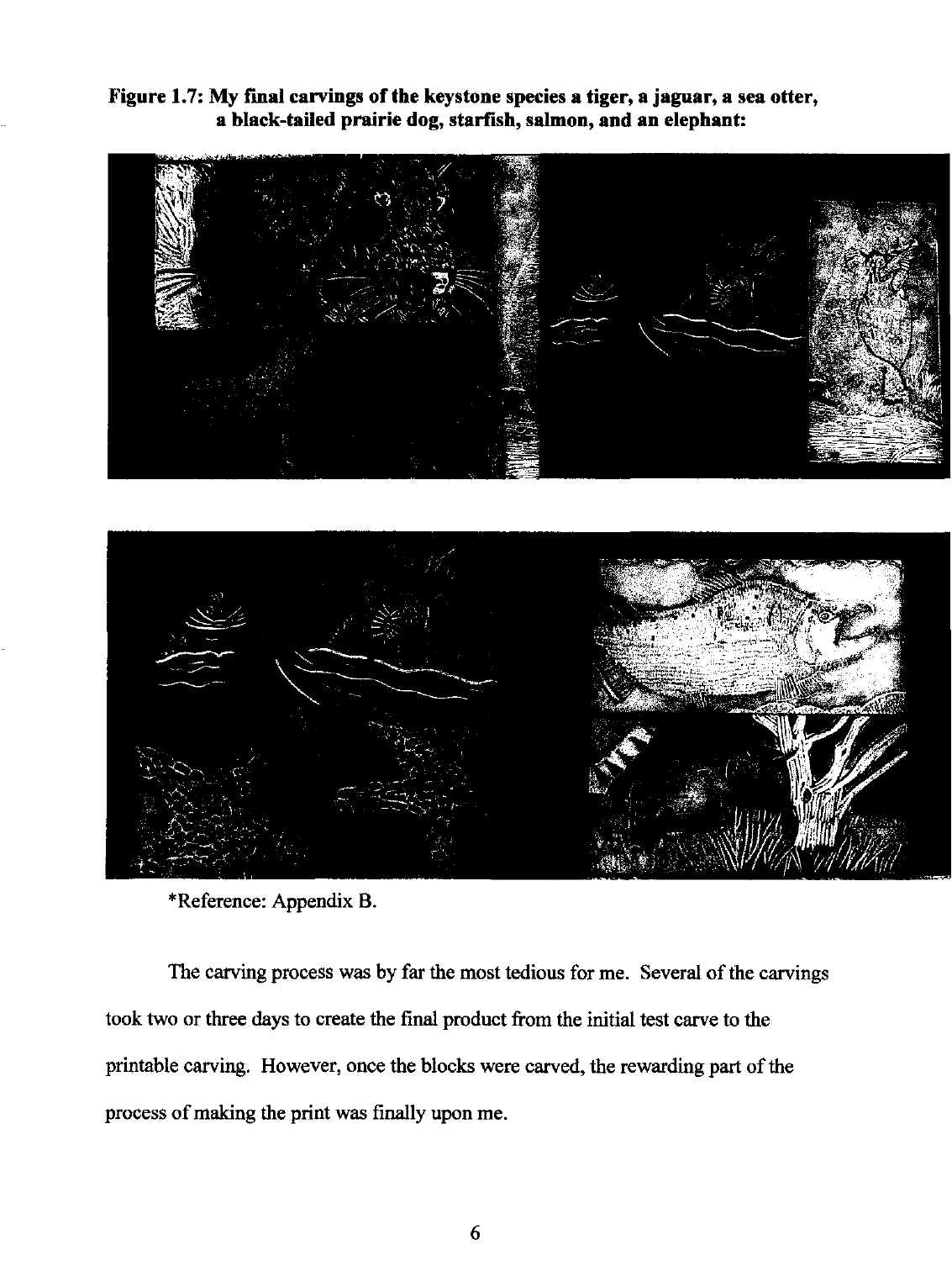In a professional studio, the printing process would have been much more complex than the process I enacted. During printing, I first selected the ink color that would best heighten the characteristics within the print or had the closest resemblance to the animal in its natural condition.







After rolling the ink onto the plate, a sheet of paper was placed on the inked print surface and prints were made. The quality of the prints was reliant upon the ink being evenly distributed across the surface of the block. The quality of the paper used also played a roll in the quality of the prints.

# Figure 1.10: Rolling out the ink for print. Figure 1.11: The inked block.





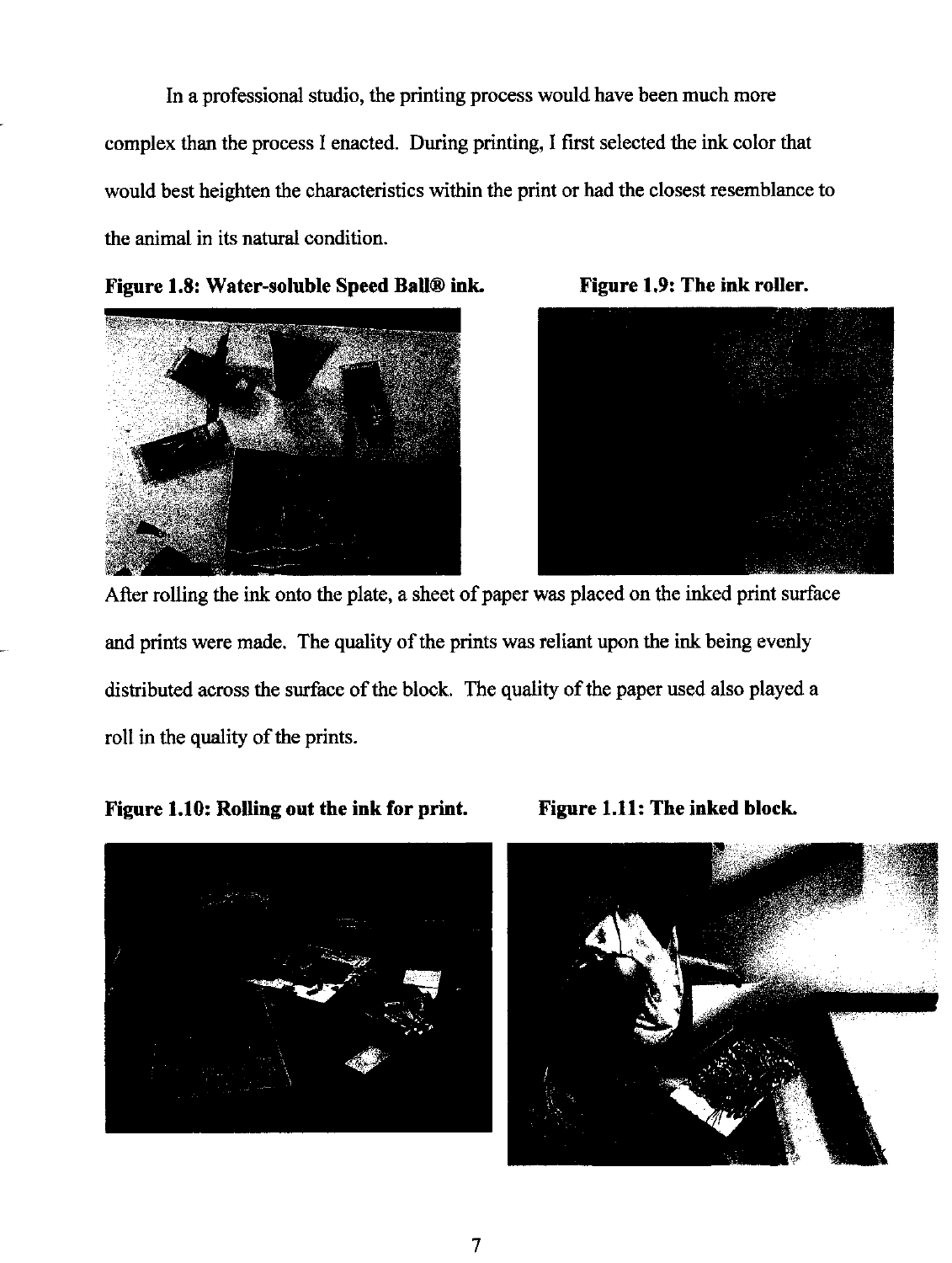



**Figure 1.13: Smoothing the paper across the inked print block.** 



The following are a few of the prints made as I attempted to find the best print color and quality from each block. (To view some actual print attempts, reference Appendix C.)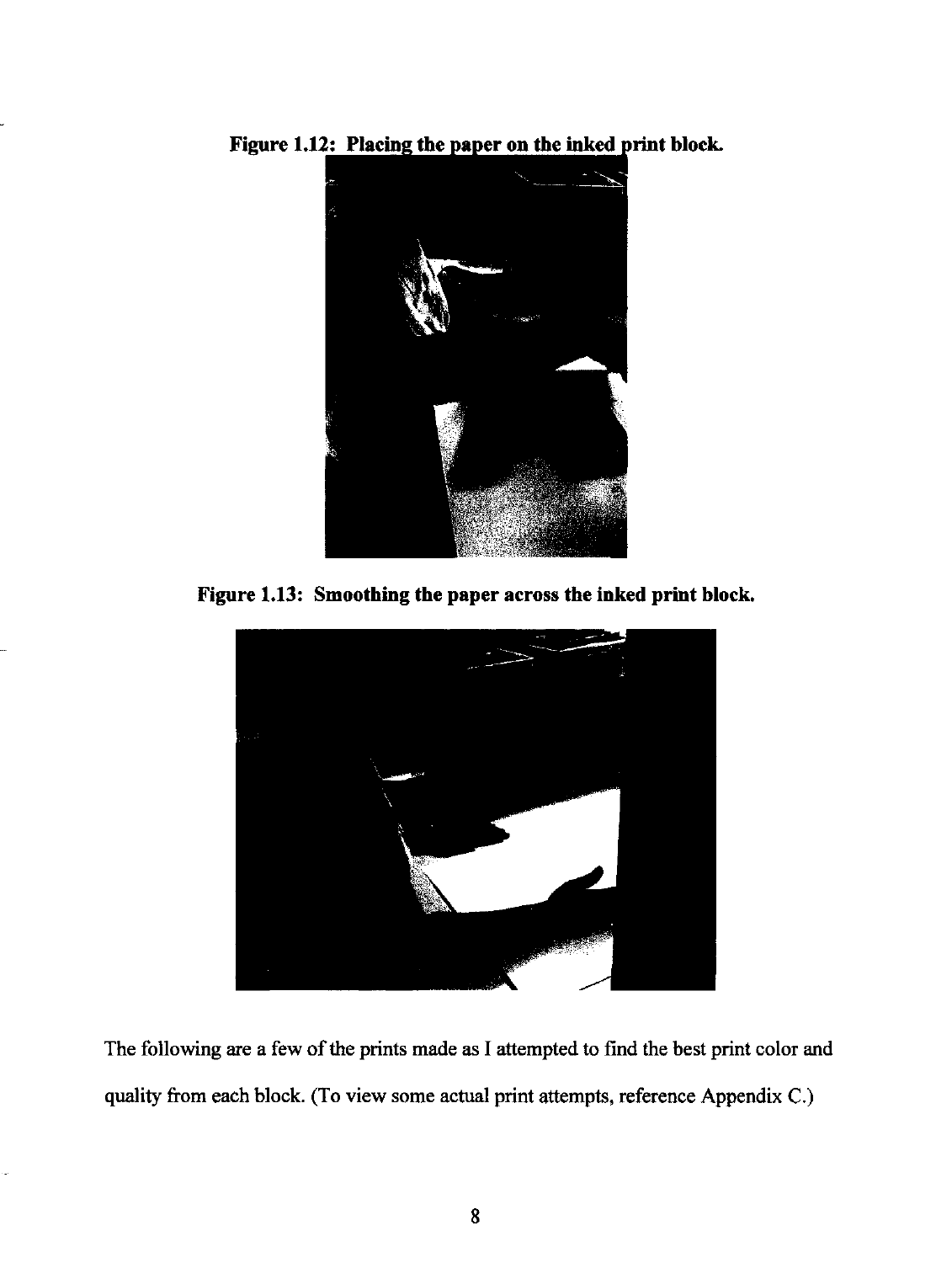

Figure 1.14: The sea otter.



Figure 1.15: The salmon.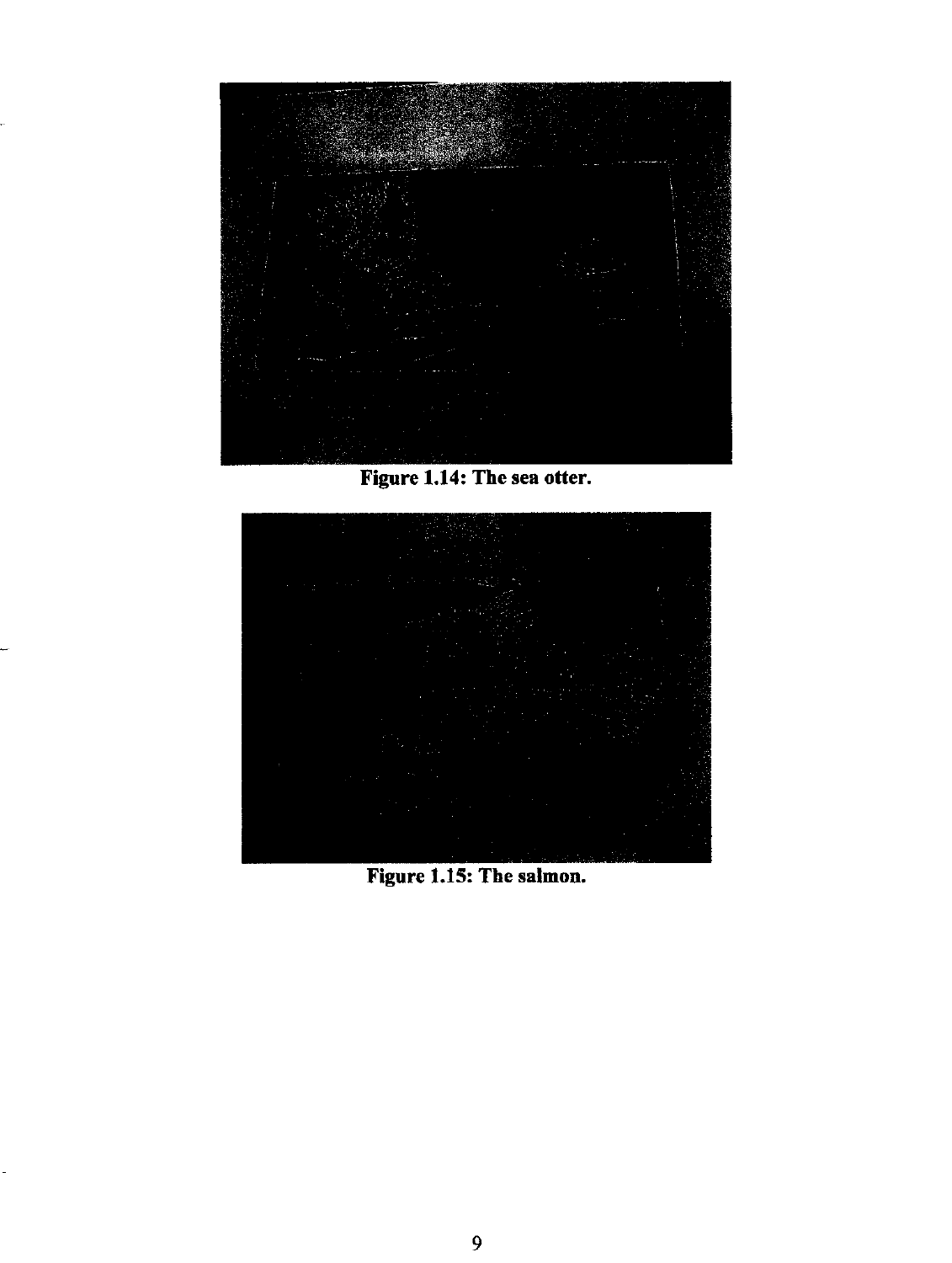

Figure 1.16: The tigers.





Figure 1.17: **The** jaguars.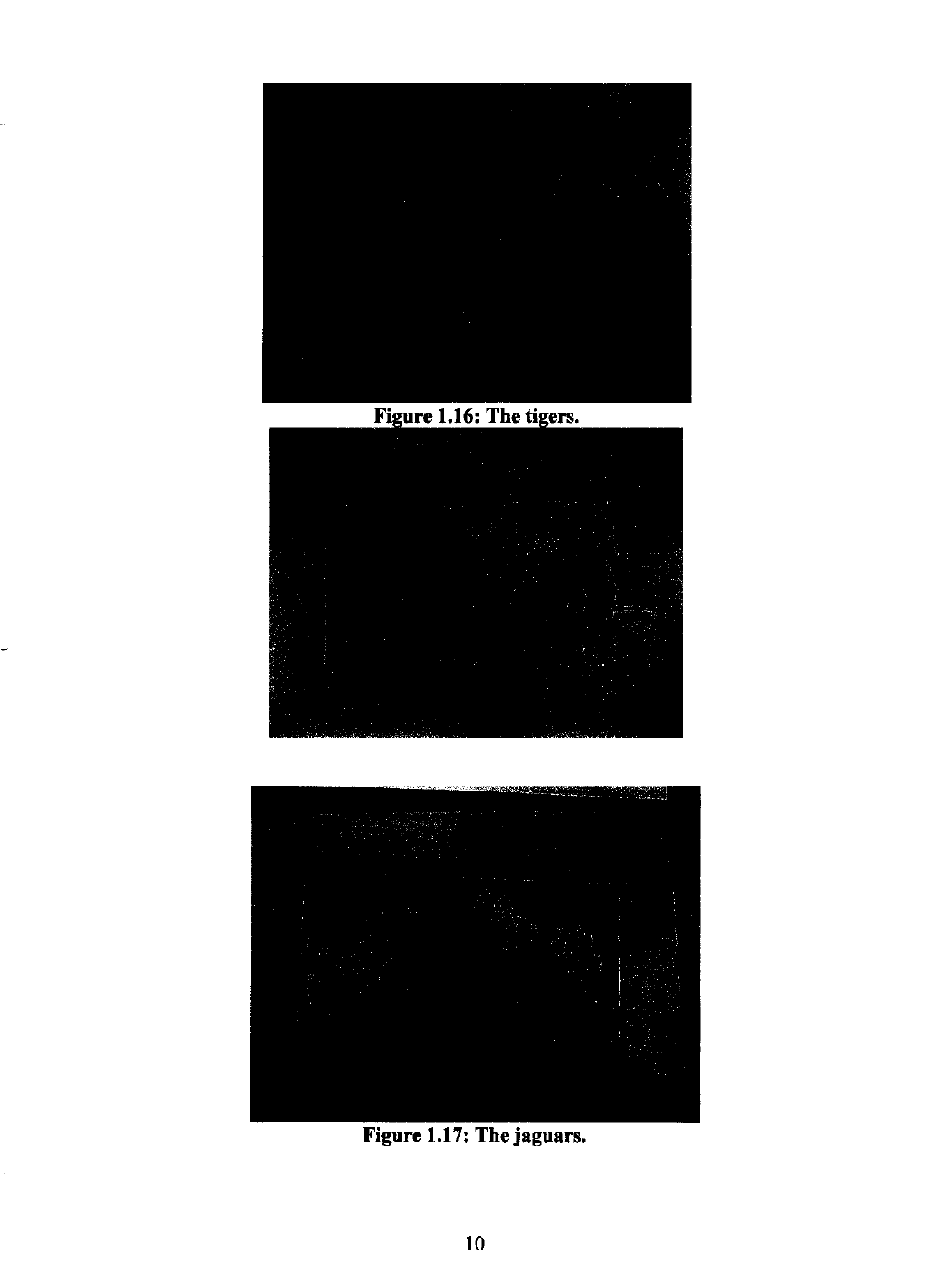

Figure 1.18: The starfish.



Figure 1.19: The black-tailed prairie dog.



Figure 1.20: The elephant.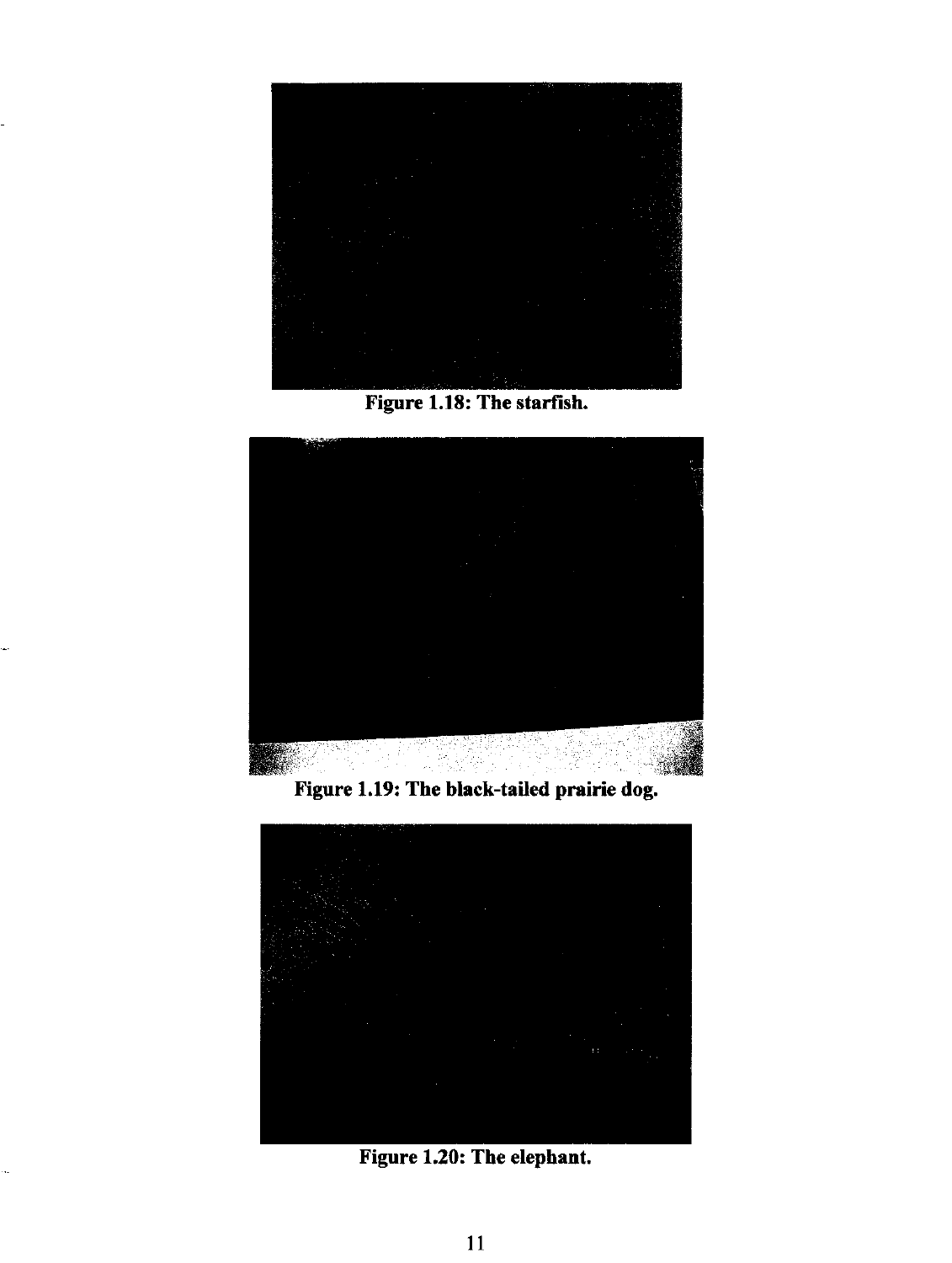

**Figure 1.21: Me and a few of my prints.** 

### **Presenting the PrintS:**

Once the prints had time to dry, I had to choose the best print from each block. The best prints were then mated with mat board that had been painted black to add contrast to the prints and bring out the fine details of the prints. The matted prints were then placed within the built and painted display, a white display board framed by  $3'x3'$ white windows. After the prints had been placed, the windows were dressed with blue curtains and a door was placed between the windows entitling the project.

Figure 1.22: The display.

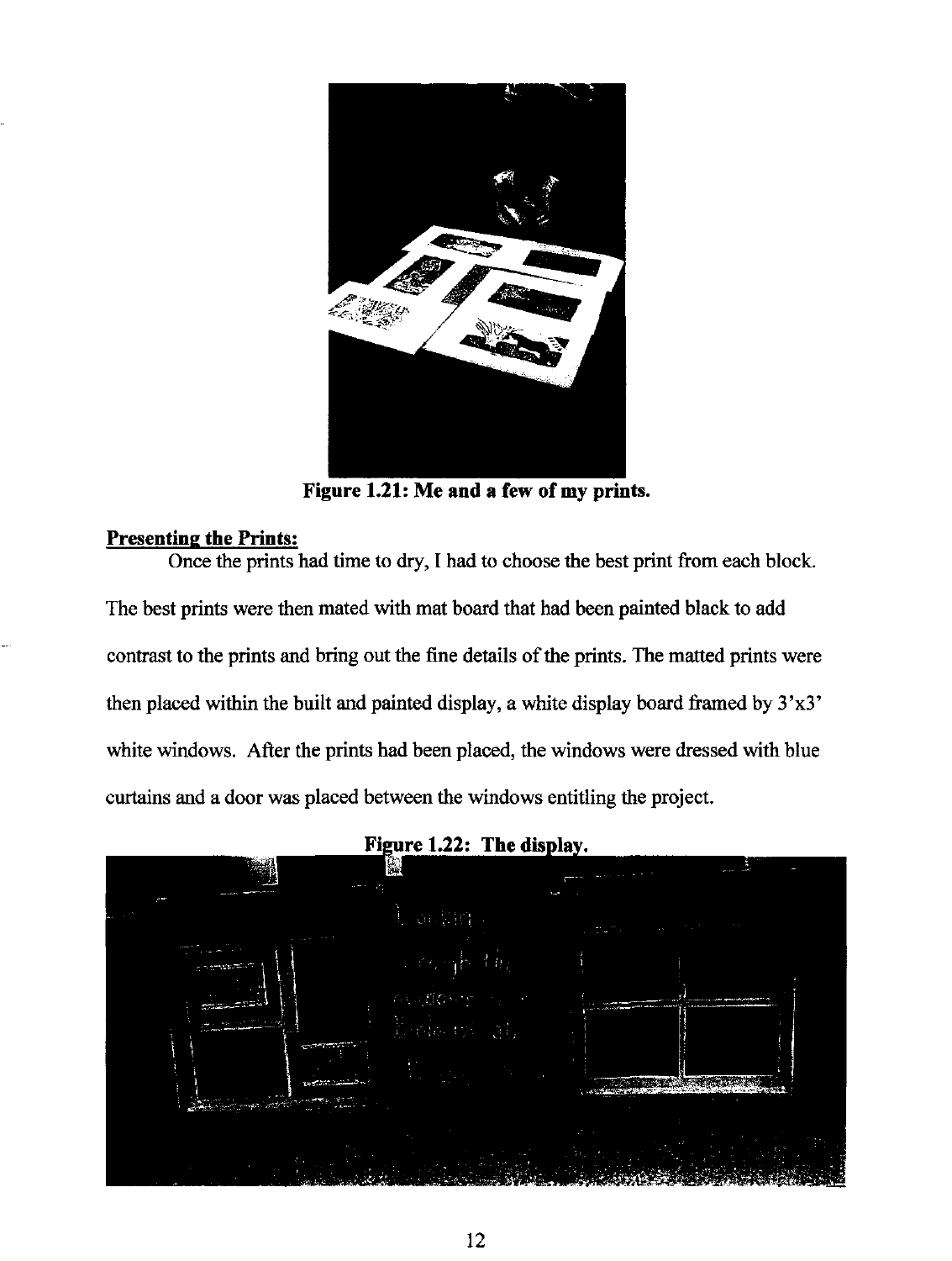### **Figure 1.23: A closer look at each window.**



#### **Rationale:**

This creative project combined relief printing and the investigation of keystone species. Relief printing was incorporated into this project as a means for me to illustrate a biological topic in a new way to an audience. As a biology student, I have been taught how to explain points in lab reports, charts, graphs, and presentations. In this project, I chose to expand my horizons and attempted to use a new medium to illustrate a biological subject, keystone species.

Relief printing, an artistic process, was introduced to me and briefly practiced in my Honors 189 course as a branching off of Japanese woodblock prints. The process, as outlined above, is time consuming and develops a subject from the drawing stage, through the carving stage, to the printing stage that creates the final print. The final prints can stand alone to display the significant characteristics of each keystone species.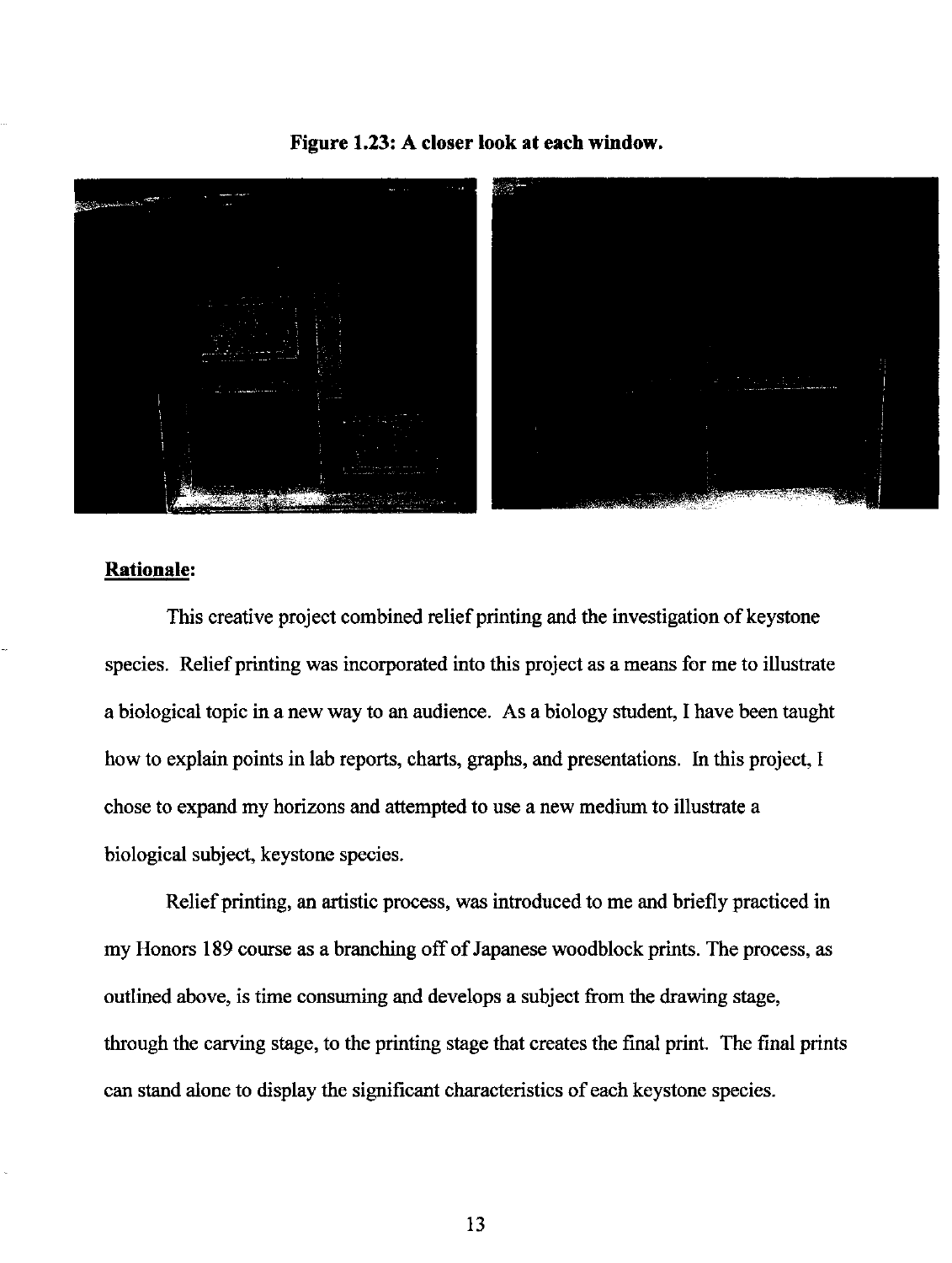However, together, they can be displayed to indicate the importance of keystone species in the field of biology.

The display was formed to add emphasis and draw attention the prints. The black mat board that framed each print added contrast to the print itself. Additionally, the matted prints were placed inside white window frames. I choose to paint the window frames white to symbolize the purity of natural systems outside of the influence of man. Secondly, I placed a door in the center of the display with the project title. I choose to use this door as a symbol of the "door of knowledge" that was being opened to the viewers of the project about keystone species. Also, I incorporated the symbolic color blue in the curtains and on the door to represent the expression, "the sky is the limit" to the knowledge that the door is opening and the windows are presenting. Last, I place a red handprint on the doorknob of the door. This stood to symbolize that humans are redhanded. Many times keystone species are not identified until human have placed pressures on an ecosystem, and in turn, have shown the importance of a specific keystone species. I hope this display imparts people to analyze the following question, "So, what is a keystone species?"

Keystone species are defined as species that, despite low biomass, exert strong affects on the structure of the communities they inhabit (Molles 483). In other words, these species are known to have a disproportionately large role in determining the overall community structure within an ecosystem (Ecorisk Fundamentals 9). These species are further defined in literature by the roles that they play.

There are keystone predators, prey, mutualists, hosts, and modifiers. There are keystone predators like the tiger, the grizzly bear, the jaguar and others which control the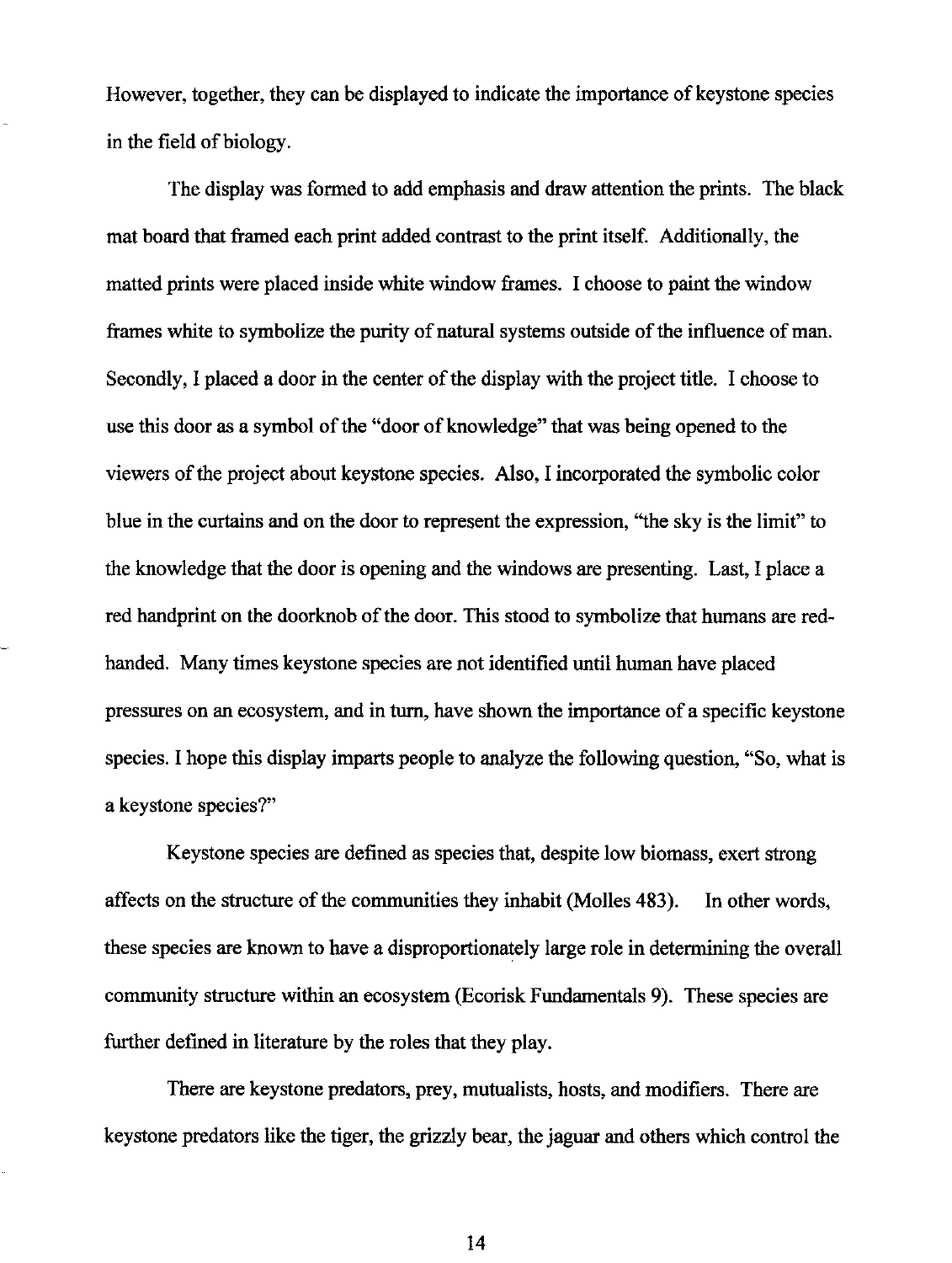health and animal balances within their ecosystem (Miller 165, Mills, Scott, Micheal Soule and Daniel Doak 219). Keystone preys also exist and are exemplified by animals like the artic hare or the black-tailed prairie dog (Mills, Scott, Micheal Soule and Daniel Doak 220, Rosmarino 1). The keystone modifiers are species that actively modify and regulate the habitat within which they live (Miller 163, Mills, Scott, Micheal Soule and Daniel Doak 221). The elephant is a key example of a habitat modifier. The elephant as it makes its way through the grassland knocks over trees in order to forage off of the upper leaves of the tree. Once the trees are knocked over, other animals and aborigines use the paths created by the elephants and the waterholes created by the uprooted trees. The grasses of the savannah, in tum, are able to grow where the shade of the trees once prevented the grass to grow. Without the elephant, the grassland could potentially become a thicket or a forest eliminating the grass that many animals within the ecosystem depend upon (Miller 163, Kasnoff 1).

Despite which type of keystone species category the keystone organism falls within, they are all argued to be important in biological and ecological terms. So, I could not place the emphasis of my project on anyone category of keystone species. Instead, I chose to illustrate the keystone species that were prevalent within the literature searches I had accomplished. These searches narrowed the species I illustrated down to the sea otter, the black-tailed prairie dog, the starfish, the tiger, the jaguar, the salmon, and the elephant. I felt that this was the best way to present the topic because if an individual went out to do further research on keystone species on their own, these would be the species they would have the most readily available resources on.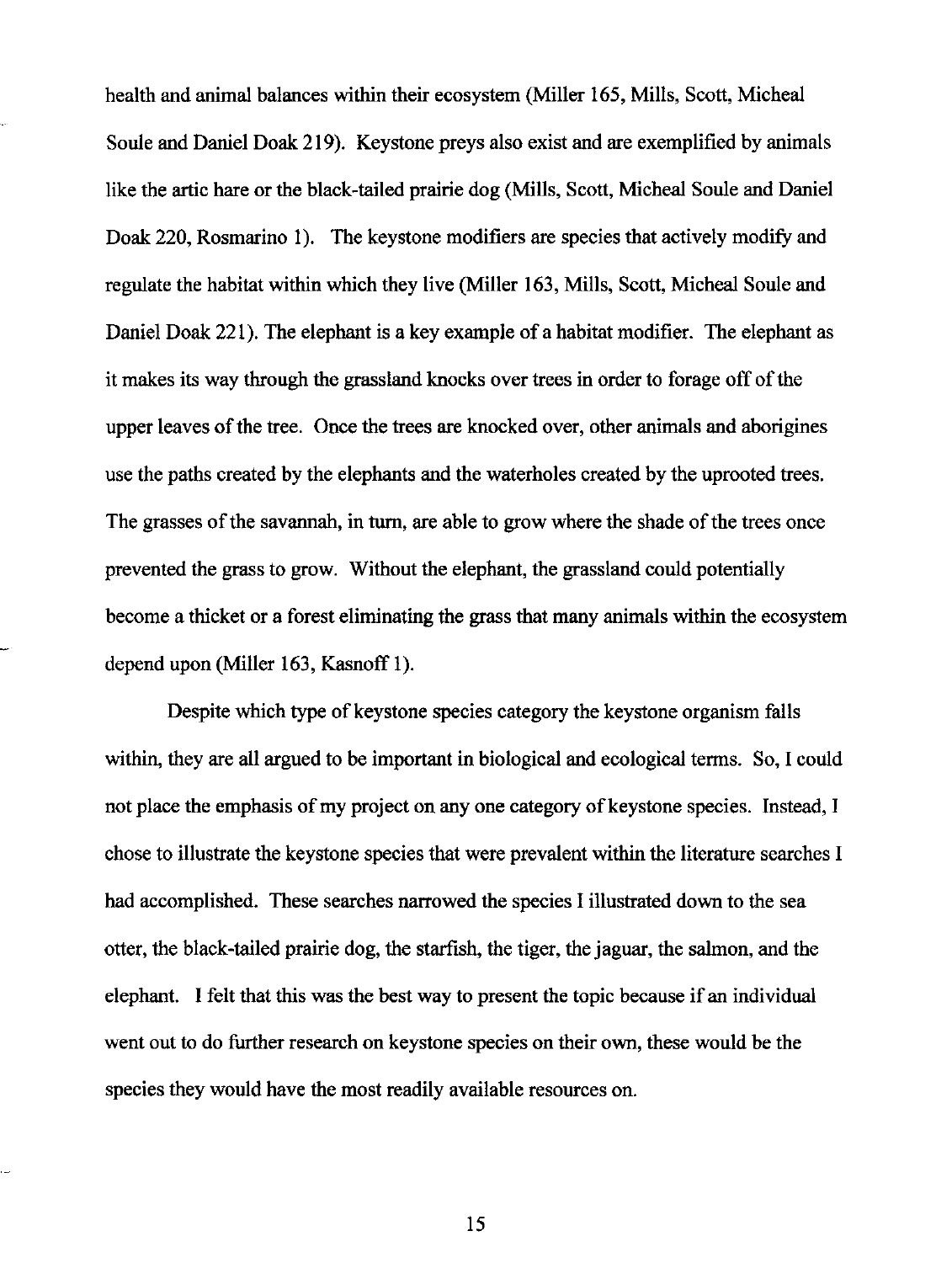While this project was made to generate the response from the public, this project also provided an outlet for expressing my creativity and shaped a response in me as a biology student and future biologist. The outlet for my creativity allowed for me to perfect my skills in block carving. Entering this project I fumbled around with the carve tools, spent a lot of time on carving test prints trying to get ideas to work in print as wells as theory, and had little idea how to make a quality print. Leaving this project, I feel that I have a much better mastery in the range of capacity the tools create in carving relief prints. I also feel that the quality of my prints improved over time. From the creative perspective, I also found that the quality of my prints was limited by the quality of the supplies that fit within the budget of the project. Had more expensive tools been employed, the quality of the prints may have been increased.

Yet, I don't feel that the quality of the artwork I produced was the sine qua non in this creative project. The true up shot for me was that I am now a more investigative and questioning biologist. Entering this project, I truly believed the keystone species were the cornerstones of many ecosystems and that they could serve as gauges for the quality of the ecosystems they lived within. I had this impression because I was taught the importance of keystone species in both an ecology course and in my Honors NREM 101 course. Leaving this project, I am left with the question, "Who is to decide what species is more important or plays a larger role within an ecosystem of counter-related species?" While I do believe that keystone species are highly important in educating the public in their roles within nature, I believe we humans need not place our full emphasis on saving those creatures we deem as important. More over, we should focus our efforts on trying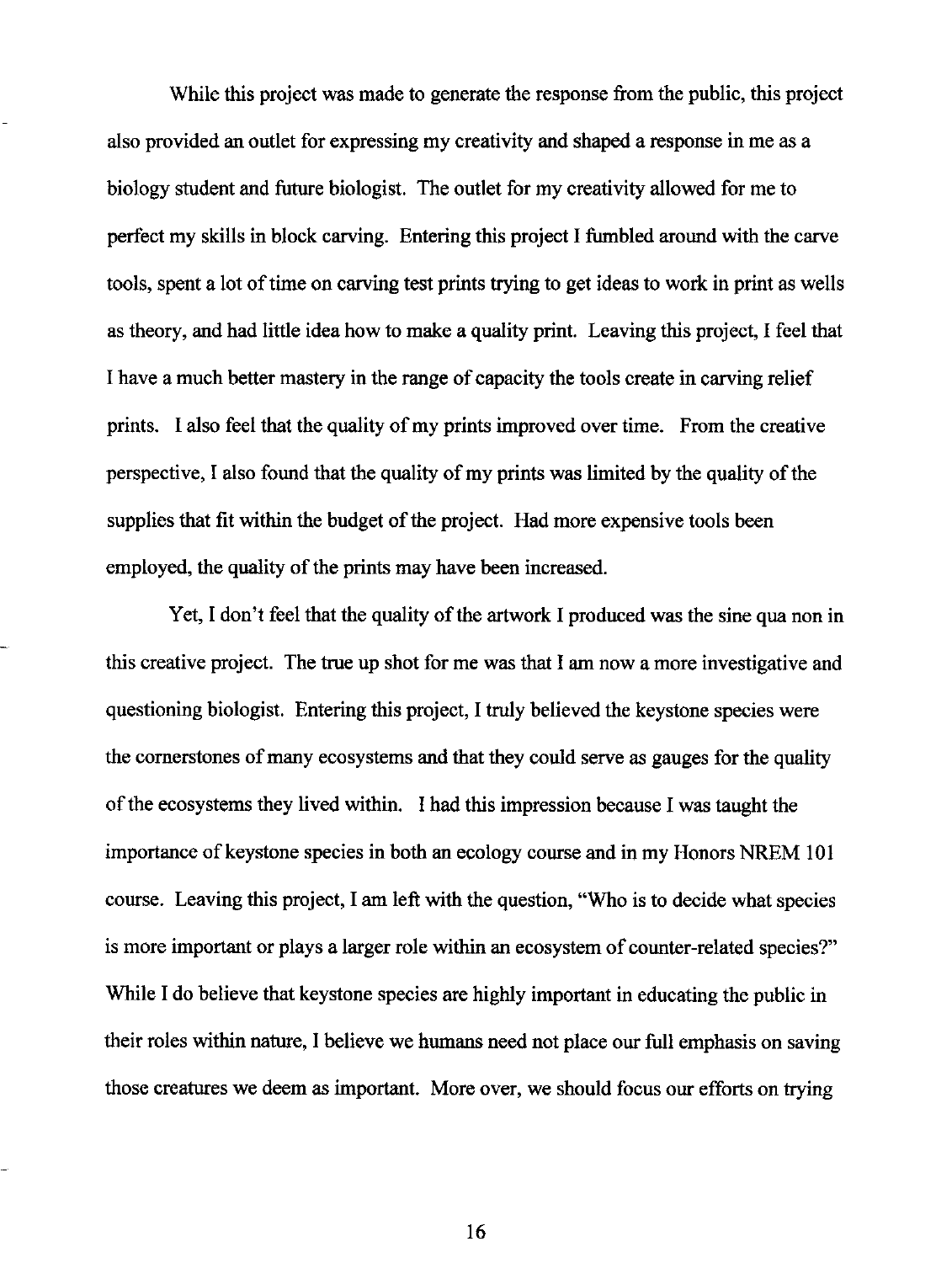to maintain nature as it stands without our negative influence (as was argued by Mills, Scott, Micheal Soule and Daniel Doak).

÷

÷